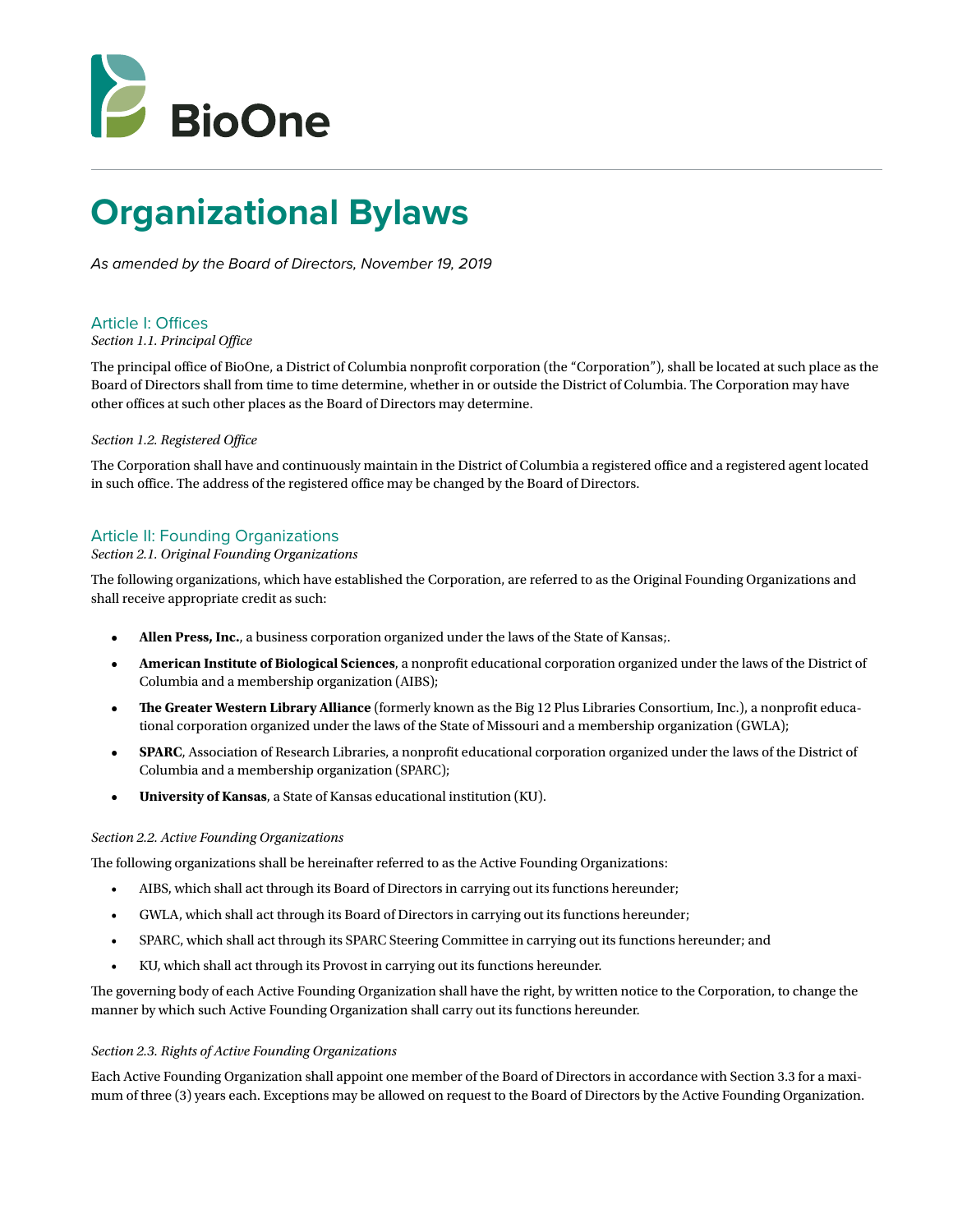

# Article III: Directors

## *Section 3.1. Powers and Qualifications*

The policies of the Corporation shall be determined, and its affairs shall be managed, by its Board of Directors. Directors need not be residents of the District of Columbia.

## *Section 3.2. Number*

The number of directors shall not be less than nine (9), nor more than fifteen (15). The number of directors may be increased or decreased from time to time by the Board of Directors within such limits; however, no decrease shall reduce the term of any incumbent director.

## *Section 3.3. Appointment/Election; Terms*

All directors not appointed by the Active Founding Organizations pursuant to Section 2.3 shall be elected by the Board of Directors as "at large" directors. Directors newly taking office in 2020 and forward shall serve for a maximum of three (3) terms of three (3) years each, or until their successors replace them. Terms are for three (3) years, begin on January 1, and end on December 31 of the third year.

## *Section 3.4. Resignation*

Any director may resign at any time by notifying the chair, the secretary, or the president/CEO in writing. Such resignation shall take effect at the time specified therein. Acceptance by the Board of Directors of such resignation shall not be necessary to make it effective.

#### *Section 3.5. Removal*

Directors may be removed from office at any time, with or without cause, by resolution adopted by a majority of the directors in office at a meeting called for that purpose. In the case of removal, notice of the intent to remove a director shall be given in accordance with Section 4.5.

#### *Section 3.6. Vacancies*

Subject to the final sentence of this Section 3.6, any vacancy occurring in the Board of Directors is to be filled in the same manner as that by which the director whose vacancy is being filled was appointed or elected. A director appointed to fill a vacancy shall hold office for the unexpired term of their predecessor. In the case of a vacancy caused by an increase in the number of directors, the provisions of Section 3.3 shall apply, and the new director shall hold office until the next appointment of directors.

# Article IV: Meetings of the Board of Directors

# *Section 4.1. Location of Meetings*

Meetings of the Board of Directors may be held in or outside the District of Columbia and may be held in person or virtually, by teleor videoconference.

#### *Section 4.2. Semi-Annual Meetings*

The semi-annual meetings of the Board of Directors shall be held in April and November of each year, or as soon thereafter as is convenient, at such time and place as shall be determined by the Board of Directors and designated in the notice of the meeting.

#### *Section 4.3. Regular Meetings*

Regular meetings of the Board of Directors may be held at such time and place as shall be determined by a majority of the Board of Directors and designated in the notice of the meeting.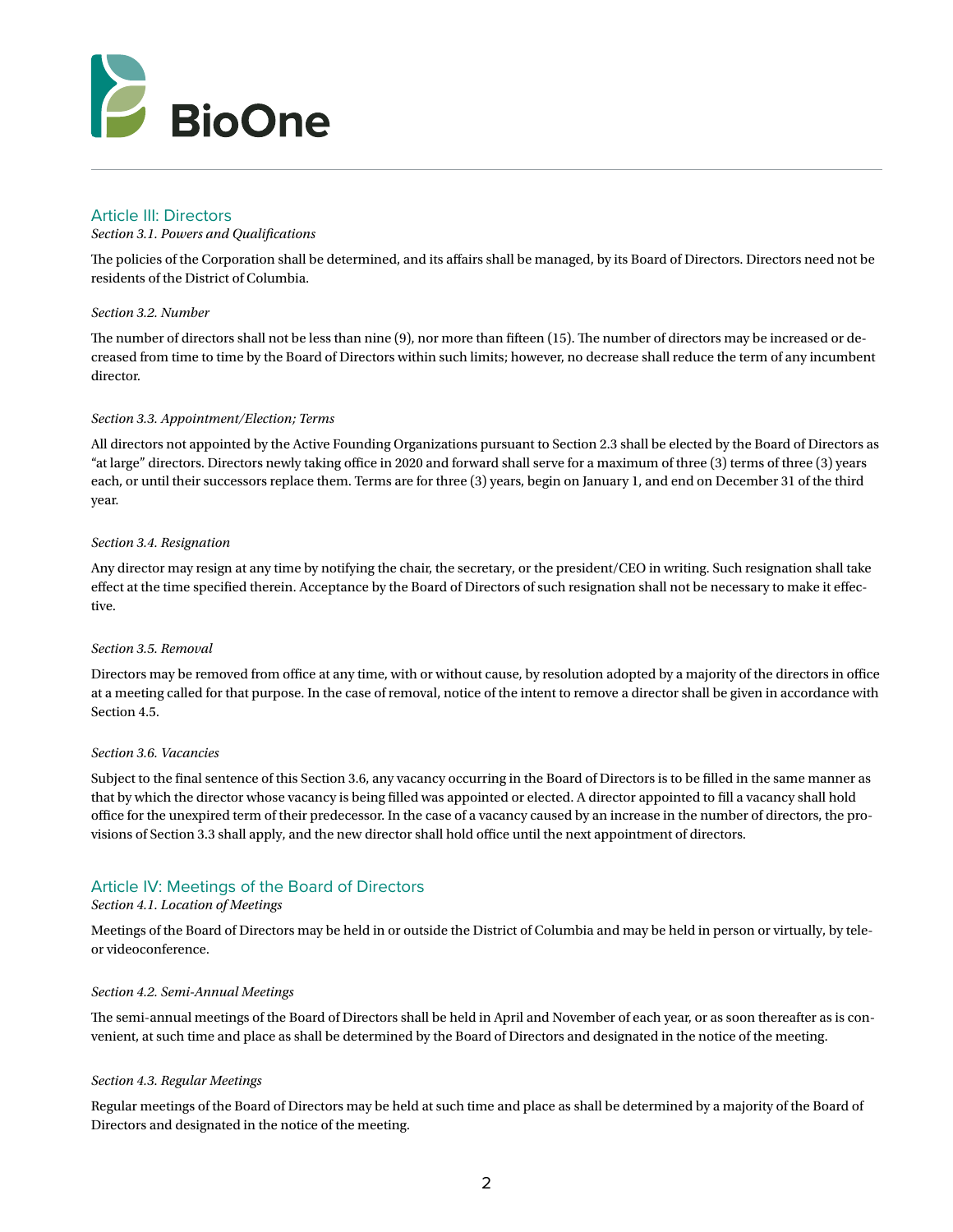

# *Section 4.4. Call of Special Meetings*

The chair may call, or upon the written request of a majority of the members of the Board of Directors, the secretary shall call, special meetings of the Board of Directors.

# *Section 4.5. Notice of Meetings*

When notice of a meeting of the Board of Directors is required by these Bylaws, such notice shall be in writing, and shall be sent to each director by electronic mail at least five (5) days before the time designated for such meeting unless the urgency of the business requires a shorter period of notice. Such notice shall state the time and place of the meeting. The purpose or purposes of such meeting need not be specified, unless otherwise required under the provisions of the District of Columbia Nonprofit Corporation Act, the Articles of Incorporation, or these Bylaws.

# *Section 4.6. Waiver of Notice*

Whenever notice is required to be given to any director, a waiver thereof in writing, signed by the director entitled to such notice, whether before or after the time stated therein, shall be equivalent to the giving of such notice. Such waiver need not specify the purpose or purposes of the meeting. Presence at a meeting without objection also shall constitute a waiver of notice. If all of the directors are present at any meeting of the Board, no notice shall be required and any business may be transacted at such meeting.

## *Section 4.7. Quorum*

A majority of the directors then in office shall constitute a quorum for the transaction of business at any meeting of the Board of Directors, unless otherwise required by the District of Columbia Nonprofit Corporation Act, the Articles of Incorporation, or these Bylaws.

# *Section 4.8. Action by Majority Vote; Tie Votes*

Except as required by the District of Columbia Nonprofit Corporation Act, the Articles of Incorporation, or these Bylaws, any action by a majority of the directors present at a meeting at which a quorum is present shall be deemed the action of the Board of Directors. Each director present at a meeting at which a quorum is present shall have one (1) vote. In the event of a tie vote, the matter will be decided by the executive committee. In the event of a further tie in the executive committee, the matter will be submitted to the chair, who will decide the matter.

# *Section 4.9. Action by Written Consent*

Any action required or permitted to be taken at a meeting of the Board of Directors may be taken without a meeting if a consent in writing (to include electronic mail), setting forth the action so taken, shall be signed by all of the directors and filed with the minutes of the Board of Directors.

# *Section 4.10. Virtual Meetings*

Any or all directors may participate in a meeting of the Board of Directors by tele- or videoconference, and such participation shall constitute presence in person at the meeting.

#### *Section 4.11. Other Participants*

Persons other than directors may participate in meetings of the Board of Directors. However, only directors shall be entitled to vote.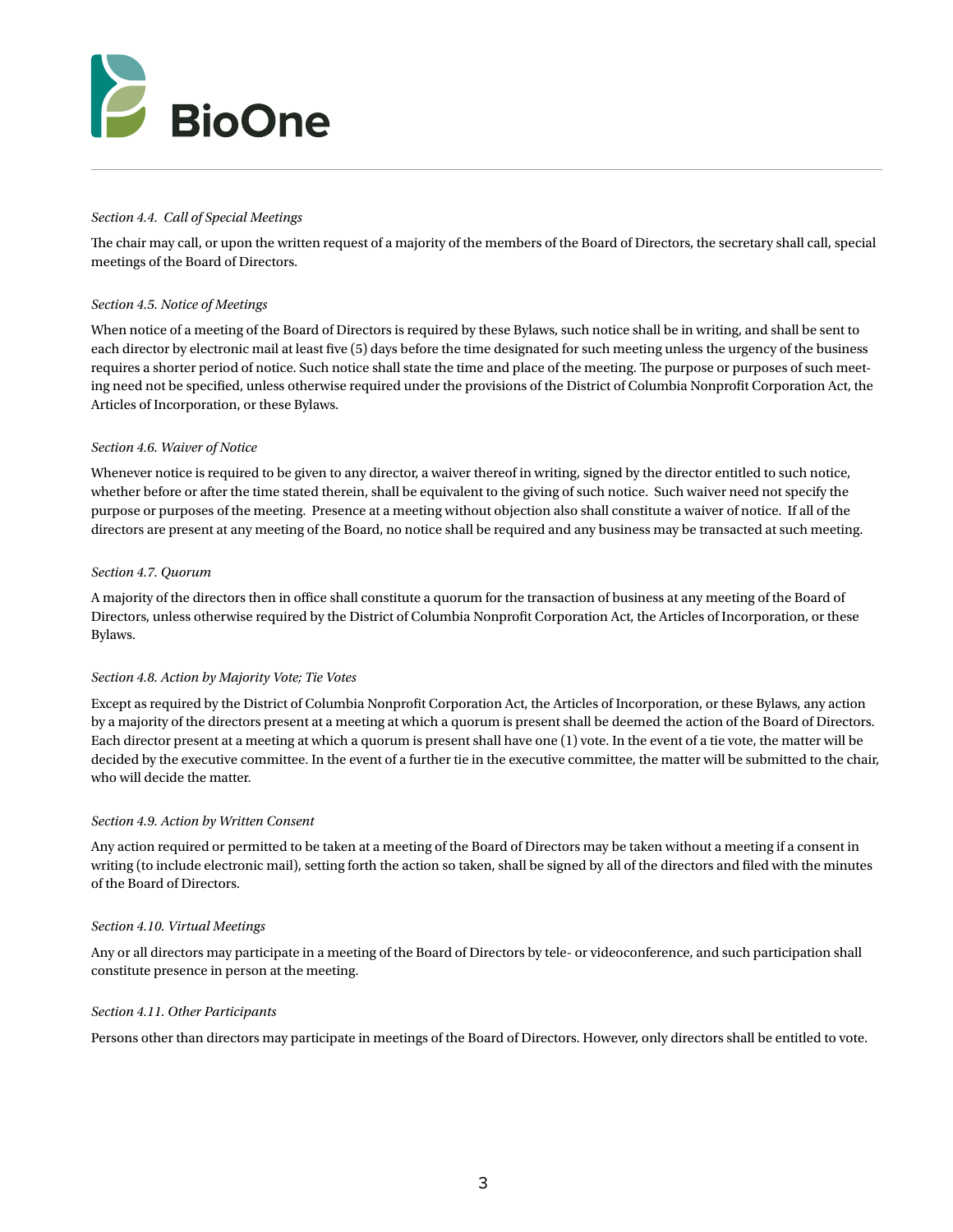

# Article V: Committees

*Section 5.1. Designation*

The Board of Directors, by resolution adopted by a majority of the directors then in office, may designate and appoint one or more committees, including an executive committee, which committees, to the extent provided in such resolution and consistent with these bylaws, shall have and exercise the authority of the Board of Directors in the management of the Corporation. However, no committee shall have the power to (i) amend the bylaws or the articles of incorporation; (ii) elect or remove directors; (iii) increase or decrease the size of the Board of Directors; (iv) create committees or appoint committee members; or (v) approve the merger of the Corporation with or into any other entity. Each committee shall consist of two (2) or more directors, except that the executive committee shall consist of the chair, the secretary and the treasurer and one (1) or more additional directors for a total of not less than four (4) members. Other committees not having and exercising the authority of the Board of Directors in the management of the Corporation may be designated and appointed by a resolution adopted by a majority of the directors present at a meeting at which a quorum is present. Such committees may include persons who are not directors. The Board of Directors shall have the power at any time to designate a member of such committee as its chairperson, fill vacancies, change the membership, or discharge a committee.

#### *Section 5.2. Powers*

Each committee shall have and may exercise such powers, not inconsistent with the District of Columbia Nonprofit Corporation Act, the Articles of Incorporation, or these Bylaws, as authorized by the Board of Directors.

#### *Section 5.3. Term*

Members of a committee shall serve for a term coinciding with the term of the directors as specified in Section 3.3, or until their successors are appointed, or until the committee shall sooner be terminated. Committee members may be reappointed for additional terms.

#### *Section 5.4. Meetings*

Meetings of a committee may be held in or outside the District of Columbia, and may be held by tele- or videoconference. The chairperson of any such committee may fix the time and place of its meetings. Each committee shall keep records of its actions, and report such actions to the Board of Directors and the chairperson.

# *Section 5.5. Quorum/Action*

A majority of the members of any committee shall constitute a quorum. Any action of the majority of those present at a meeting at which a quorum is present shall be deemed the action of the committee.

#### *Section 5.6. Advisory Boards*

The Board of Directors may create such advisory boards and appoint to them such persons as it deems appropriate. Persons serving in such advisory capacity shall not exercise any of the powers granted to the Board of Directors in these Bylaws. The Board of Directors shall have the power at any time to designate a member of such advisory board as its chairperson, fill vacancies, change the membership, or discharge an advisory board.

# Article VI: Officers

# *Section 6.1. Designation*

The officers of the Corporation shall be a chair, a vice chair, a secretary, a treasurer, and such other officers as may be deemed necessary. Any two (2) or more offices may be held by the same person, except that the offices of chair and treasurer must be held by two (2) different persons. The offices of chair, vice chair, secretary and treasurer must be filled from the membership of the Board of Directors. Other officers may, but need not be, directors.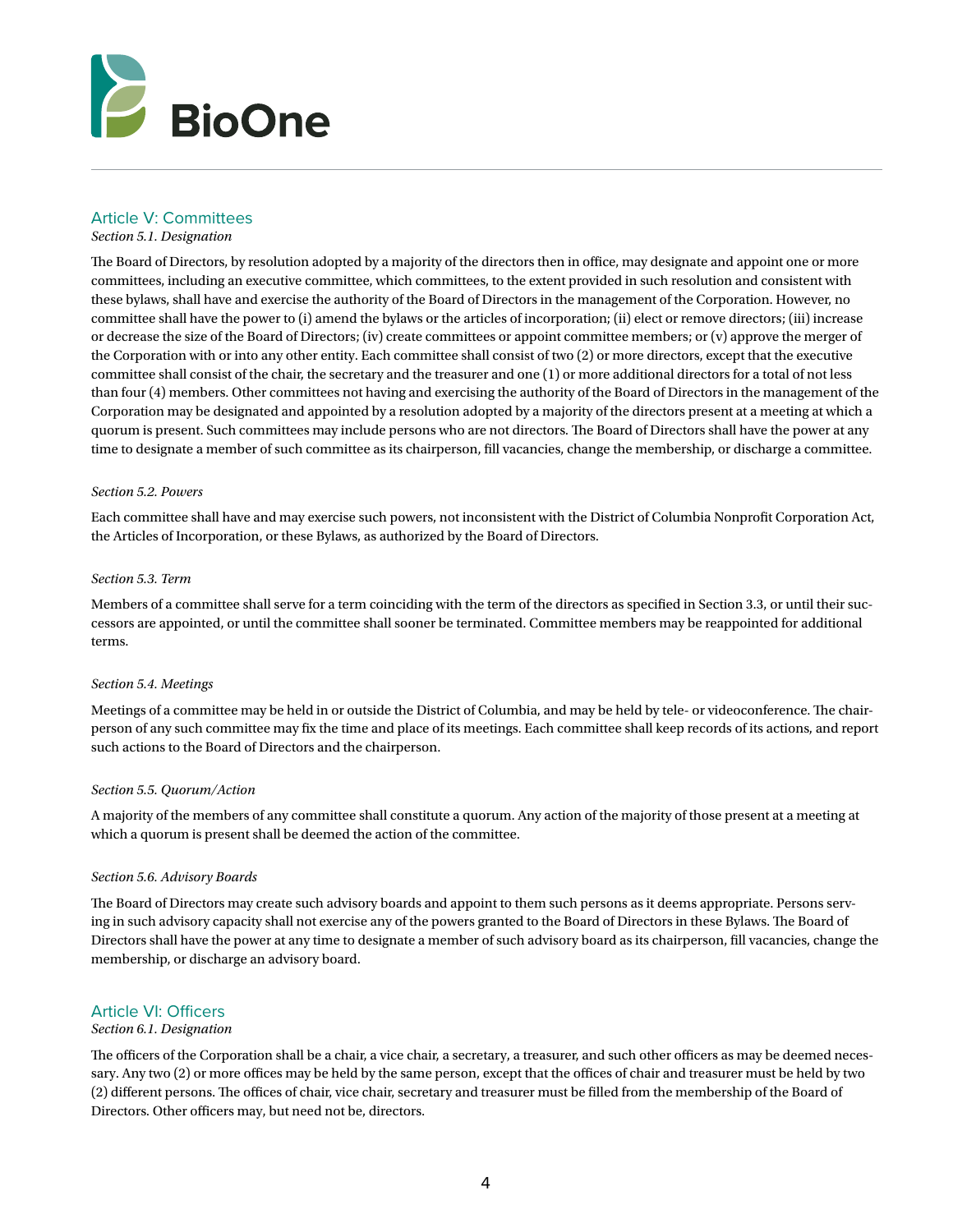

## *Section 6.2. Election*

Elections to fill expiring officer positions will be held by the Board of Directors at its annual fall meeting. If the election of officers shall not be held at such meeting, such election shall be held as soon thereafter as may be convenient. New offices may be created and filled at any meeting of the Board of Directors.

## *Section 6.3. Term*

Officers newly taking office in 2020 and forward shall serve for a maximum of three (3) terms of three (3) years each, or until their successors are elected. Time spent in service as an officer does not count towards the term limit of directors. In the event that the directorship of the chair, vice-chair, secretary or treasurer expires prior to the end of their term as an officer, the term as an officer will expire at the same time as the directorship.

## *Section 6.4. Resignation*

Any officer may resign at any time by notifying the Board of Directors in writing. Such resignation shall take effect at the time specified therein. Acceptance by the Board of Directors of such resignation shall not be necessary to make it effective.

## *Section 6.5. Removal*

Any officer may be removed from office at any time by the Board of Directors whenever in their judgment the best interest of the Corporation will be served thereby, but such removal shall be without prejudice to the contract rights, if any, of the officer so removed.

#### *Section 6.6. Vacancies*

A vacancy in any office caused by resignation, removal, or death may be filled for the unexpired term of the predecessor in office by the Board of Directors at any regular or special meeting.

#### *Section 6.7. Chair*

The chair shall preside at all meetings of the Board of Directors, shall have general management of the affairs and property of the Corporation and shall see that all orders and resolutions of the Board of Directors are carried into effect.

#### *Section 6.8. Secretary*

The secretary shall keep the minutes of all meetings of the Board of Directors and of the Executive Committee and shall oversee the maintenance and authentication of corporate books and records. They shall give, or cause to be given, required notices of meetings of the Board of Directors as may be required by these Bylaws, and shall perform such other duties as shall be assigned to them by the Board of Directors or the chair. At the expiration of their erm of office, the secretary shall turn over to their successor in office all books, records, papers and other properties of the Corporation.

#### *Section 6.9. Treasurer*

The treasurer shall supervise the financial affairs of the Corporation, including overseeing corporate funds and securities, and shall work with the president/CEO to keep full and accurate accounts of receipts and disbursements in books belonging to the Corporation. The treasure shall direct the president/CEO to render to the Board of Directors, at its annual and regular meetings or when the Board of Directors so requires, an account of all transactions of the financial condition of the Corporation. At the expiration of their term of office, the treasurer shall turn over to their successor in office all books, records, and other properties of the Corporation. If required by the Board of Directors, the treasurer shall give a bond for the faithful discharge of their duties in such sum and with such surety or sureties as the Board of Directors shall determine. The treasurer shall have the authority to nominate a deputy or assistant to act in the absence or inability of the treasurer, such nominee to be subject to the approval of the Board of Directors.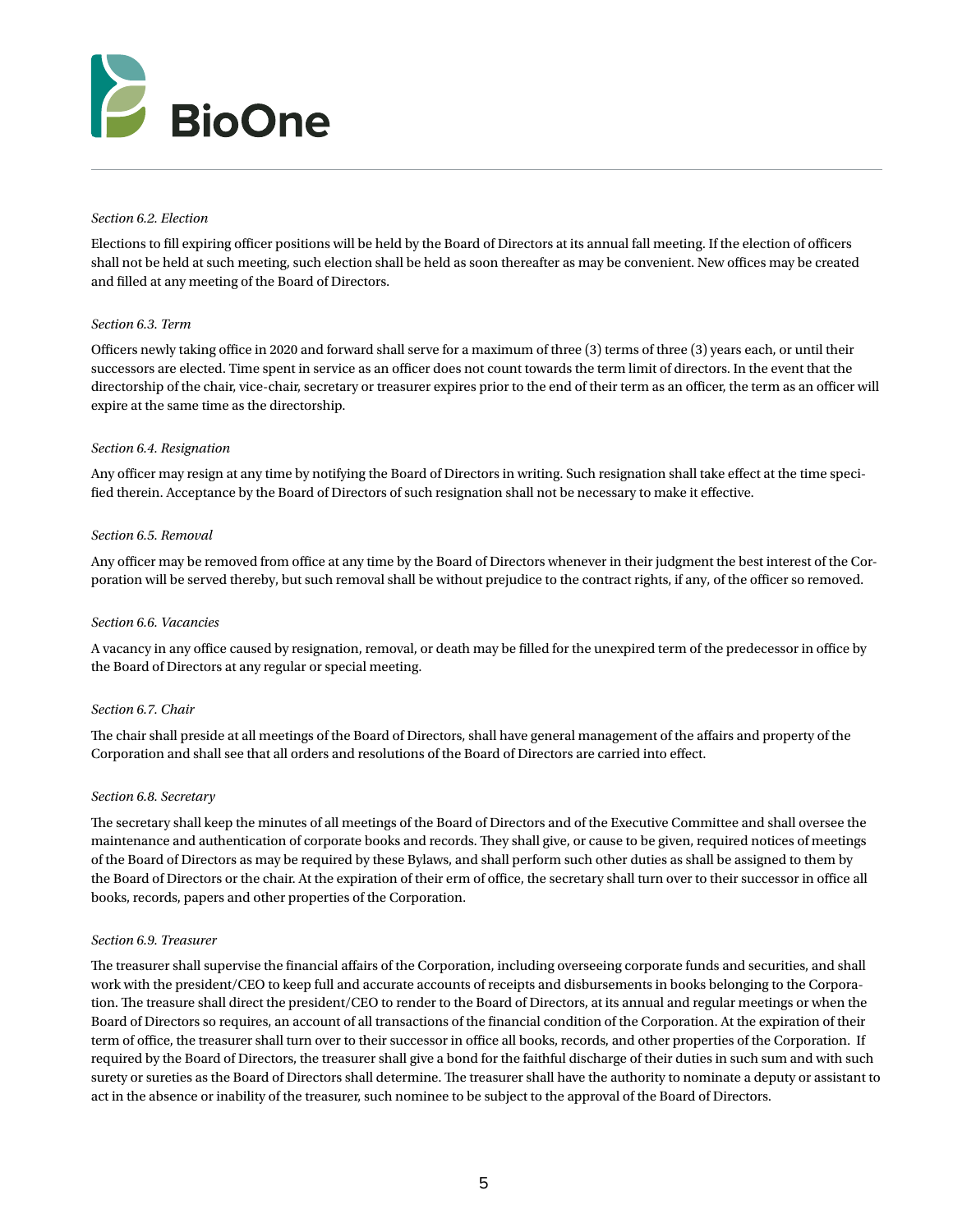

## *Section 6.10. President/CEO*

The Board of Directors may upon majority vote appoint and employ, on such terms as the Board may determine, a president/CEO, who shall direct and execute all decisions of the Board of Directors, handle all day-to-day matters and duties for the operation of the Corporation, and serve as an ex officio non-voting member of the Board of Directors. The foregoing duties shall include, but not be limited to, the hiring and discharge of employees to fill such positions as the Board may from time to time authorize; the execution of contracts or other instruments on behalf of the Corporation as the Board may authorize; and the signing of checks, drafts or other orders for payment of money provided that the Board may, by resolution, provide that such checks, drafts or other orders for payment above such amount as may be specified in the resolution shall require the countersignature of one or more specified officers of the Corporation.

## *Section 6.11. Vice Chair*

A vice chair shall assume the duties of the chair if the chair is unavailable. The vice chair shall also serve on the Executive Committee during this term.

## *Section 6.12. Other Officers*

Other officers elected or appointed by the Board of Directors shall, in general, perform such duties and have such powers as shall be assigned to them by the Board of Directors or the chair.

# Article VII: Compensation of Directors and Officers

#### *Section 7.1. Compensation of Directors*

No director may receive any compensation for performing services as a director, provided that nothing herein shall be construed to preclude any director from serving the Corporation in a non-director capacity and receiving compensation therefor. Directors may receive reimbursement for their expenses as directors of the Corporation. Expenses that may be reimbursed include, but are not limited to, attendance at annual, regular, or special meetings of the Corporation.

#### *Section 7.2. Compensation of Officers*

Except as may be authorized by the Board of Directors, no officer may receive any compensation for performing services as an officer; provided that nothing herein shall be construed to preclude any officer from serving the Corporation in a non-officer capacity and receiving compensation therefor. If the Board of Directors authorizes salary or compensation for an officer, it shall fix the amount of such compensation from time to time, provided that such compensation shall not be excessive in amount and shall be for services that are reasonable and necessary for performance of the Corporation's purposes. Officers may receive reimbursement for their expenses as officers of the Corporation. Expenses that may be reimbursed include, but are not limited to, attendance at annual, regular, or special meetings of the Corporation.

# Article VIII: Indemnification and Insurance *Section 8.1. Indemnification*

The Corporation shall indemnify any director or officer against expenses incurred in connection with the defense of any action, suit or proceeding in which they are made a party by reasons of being, or having been, such director or officer, to the maximum extent permitted by law. Such indemnification shall not be deemed exclusive of any other rights to which such director or officer may be entitled, under these Bylaws, any agreement, vote of the Board of Directors, or otherwise.

#### *Section 8.2. Insurance*

The Board of Directors may authorize the purchase of insurance on behalf of any director, officer, employee, or other agent against any liability asserted against or incurred by such person which arises out of their status as a director, officer, employee or agent of the Corporation or out of acts taken in such capacity, whether or not the Corporation would have the power to indemnify the person against that liability by law.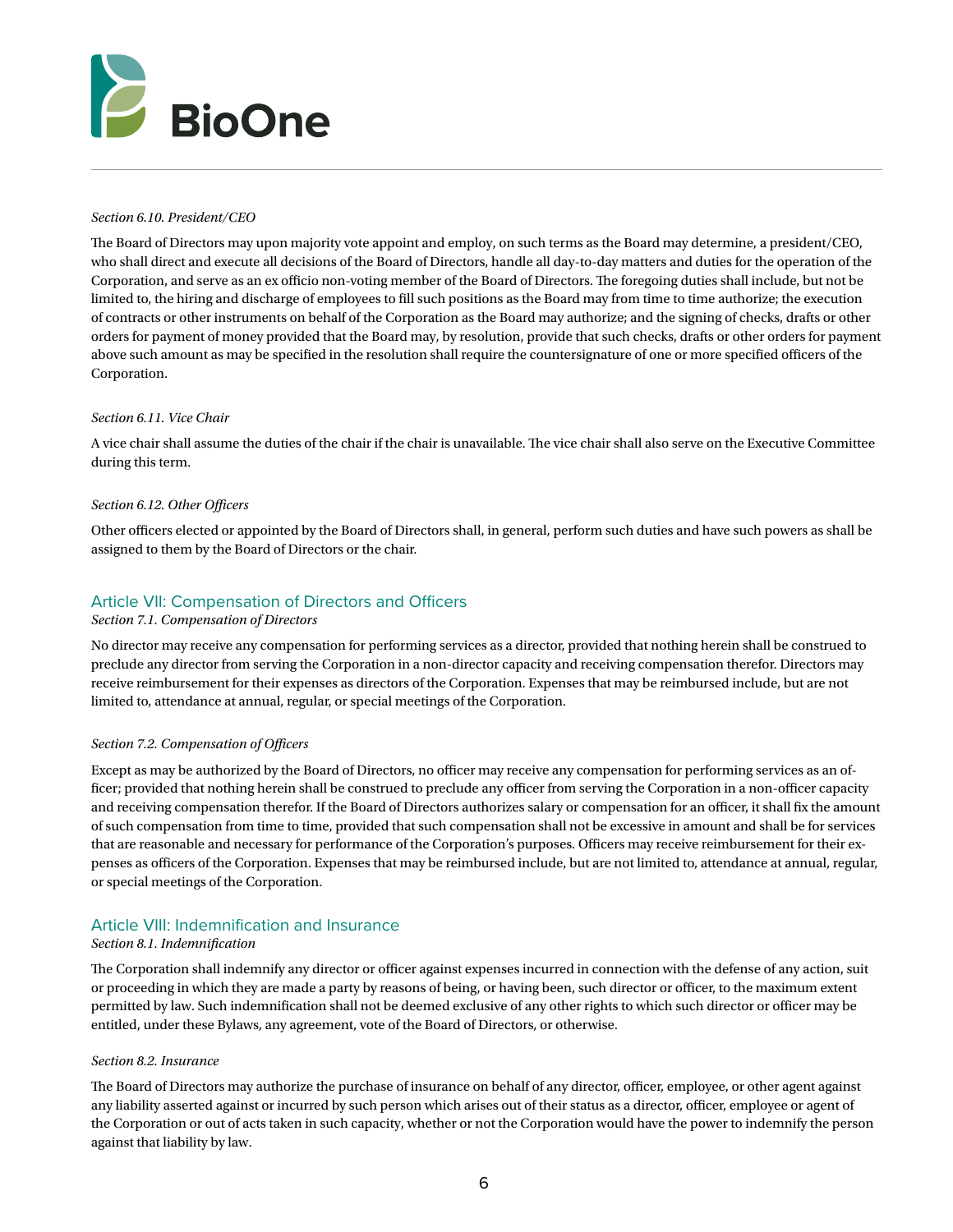

# Article IX: General Provisions

# *Section 9.1. Execution of Contracts*

The Board of Directors, except as otherwise provided in these Bylaws, may prospectively or retroactively authorize any officer or officers, agent or agents, in the name and on behalf of the Corporation, to enter into any contract, sign checks, drafts or other orders for the payment of funds of the Corporation, or execute and deliver any instrument as may be necessary to carry out the purposes of the Corporation. Any such authority may be general or confined to specific instances.

# *Section 9.2. Loans*

The Board of Directors may authorize the chair or any other officer or agent of the Corporation to obtain loans and advances at any time for the Corporation from any bank, trust company, firm, corporation, individual or other institution; make, execute, and deliver promissory notes, bonds or other evidences of indebtedness of the Corporation; and pledge and hypothecate, or transfer any securities or other property of the Corporation as security for any such loans or advances. Such authority conferred by the Board of Directors may be general or confined to specific instances. No loans shall be made by the Corporation to any director or officer thereof. However, the preceding sentence shall not apply to advances for expenses pursuant to Section 8.1.

## *Section 9.3. Gifts, Grants and Contracts*

The Board of Directors may accept on behalf of the Corporation any contribution, gift, bequest, or devise for the general purposes or for any special purpose of the Corporation, provided that such acceptance does not conflict with the Corporation's Anti-Fraud Policy.

## *Section 9.4. Investments*

The Corporation shall have the right to invest and reinvest any funds held by it according to the judgment of the Board of Directors.

# *Section 9.5. Books and Records*

There shall be kept by the principal office of the Corporation, correct books of account of all the business and transactions of the Corporation. Such books and records shall be available for inspection by any member of the Board of Directors at any reasonable time.

# *Section 9.6. Depositories*

The funds of the Corporation not otherwise employed shall from time to time be deposited to the order of the Corporation in such banks, trust companies, or other depositories as the Board of Directors may select, or as may be selected by any one or more officers or agents of the Corporation to whom such power may from time to time be delegated by the Board of Directors.

# *Section 9.7. Annual Audit*

The Board of Directors may require that an annual audit be made of the books and accounting records of the Corporation.

#### *Section 9.8. Fiscal Year*

The fiscal year of the Corporation shall begin on the first day of January and end on the last day of December in each year.

# *Section 9.9. Corporate Seal*

The Corporation may have a corporate seal with its name, year of incorporation, and the words, "Corporate Seal, District of Columbia" inscribed thereon. The presence or absence of the seal on any instrument shall not affect the character, validity, or legal effect of the instrument in any respect.